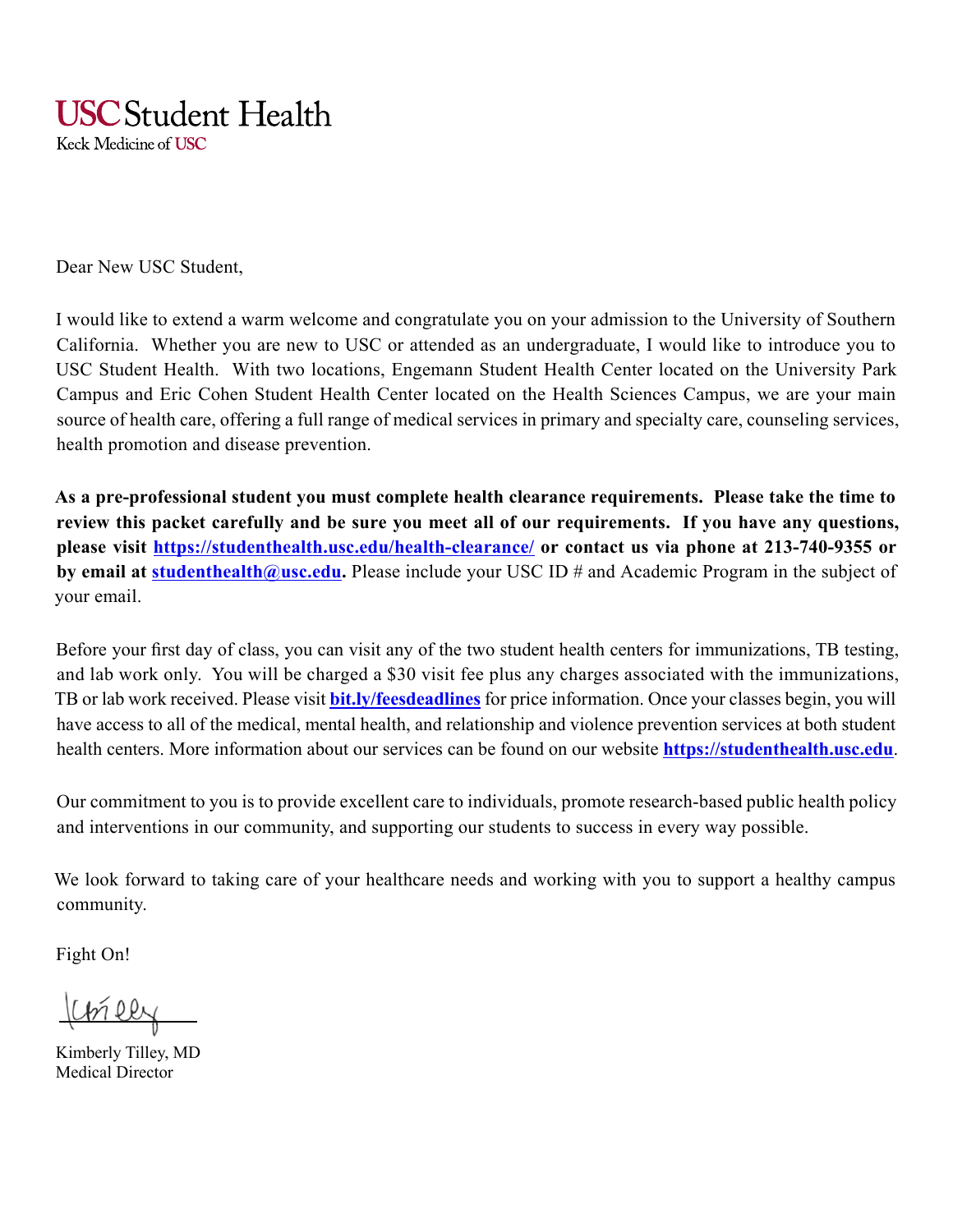| <b>USC</b> Student Health                   |
|---------------------------------------------|
| Keck Medicine of <b>USC</b>                 |
| 213-740-9355 (WELL) · studenthealth.usc.edu |

| <b>LAST NAME</b>     | <b>FIRST NAME</b> |
|----------------------|-------------------|
| <b>DATE OF BIRTH</b> | USC $ID#$         |

### **Health Degree Programs: New Student Requirements Health Clearance Information**

#### **All students in health degree programs are required to have the following immunizations:**

#### □ 1. **MMR (Measles, Mumps, and Rubella):**

two lifetime doses administered 28 days apart; FOLLOWED BY lab results proving immunity

#### □ 2. **VZV (Varicella, or "Chicken Pox"):**

two lifetime doses administered 28 days apart; FOLLOWED BY lab results proving immunity

□ 3. **Hepatitis B:** three lifetime doses of vaccine (or for HEPLISAV-B vaccines, 2 doses is sufficient); FOLLOWED BY lab results proving immunity, drawn at least 30 days after the last dose

□ 4. **TDAP (Tetanus, Diphtheria, and Pertussis)**  one current (within the last 10 years) dose TDAP. If your TDAP is more than 10 years old, you must receive a booster (TD/TDAP). *No follow-up lab draw is required for this immunization, vaccination documentation alone is sufficient.*

□ 5. **COVID-19 Vaccination** (Current with USC Policy https://policy.usc.edu/covid-19-vaccination-program)

**Acceptable Documentation:** Please submit vaccination records/lab results for all of the requirements listed above as proof of compliance. Lab results must show **patient name, test date, test name, exact values, and reference ranges** in order to be accepted. (See inset box for example.)

| Name:                | PATIENT, TEST4                                            | Ordered by:   | $-0000$                 |                        |
|----------------------|-----------------------------------------------------------|---------------|-------------------------|------------------------|
| Id:                  | <b>TANARASSING</b>                                        | Order #       |                         |                        |
| Age:                 | 34 yrs at result time                                     | Collected:    | 10/31/2016 1:50 PM      |                        |
| DOB:<br>Sex:         | 8/1/1982<br>F                                             | Received      | <u>we irong 1.00 PM</u> |                        |
|                      |                                                           |               |                         |                        |
|                      | IT TESTING *** NO SPECIMEN SENT                           |               |                         |                        |
|                      |                                                           |               |                         |                        |
|                      | 8624 - Mumps Virus Antibody IgG #8624                     |               |                         |                        |
| <b>Reported:</b>     | 10/31/2016 1:56 PM                                        |               |                         |                        |
|                      |                                                           |               |                         |                        |
| Status:              | Final                                                     |               |                         |                        |
|                      | IT TESTING *** NO SPECIMEN SENT                           |               |                         |                        |
|                      |                                                           |               |                         |                        |
| <b>Test Name</b>     |                                                           | <b>Result</b> | <b>Flags</b>            |                        |
|                      | MUMPS VIRUS ANTIBODY (IGG)                                | 1.68          |                         |                        |
| Index                | Interpretacion                                            |               |                         | <b>Reference Range</b> |
| $\text{ or } = 0.90$ | Negative                                                  |               |                         |                        |
| $0.91 - 1.09$        | Equivocal                                                 |               |                         |                        |
| $> or = 1.10$        | Positive                                                  |               |                         |                        |
|                      | A positive result indicates that the patient has antibody |               |                         |                        |
|                      | to mumps virus. It does not differentiate between an      |               |                         |                        |
|                      | active or past infection. The clinical diagnosis must     |               |                         |                        |

**UPLOADING RECORDS:** Scan or take photos of each vaccination record/lab report, and upload to the secure **student health record portal, usc.edu/myshr**, available once you have obtained a USC NetID through netid.usc.edu). Alternatively, you may email records to **studenthealth@usc.edu**; users are advised that email is not a secure method of transmitting private information.

**TB Screening: All students in health degree programs are required to have screening for TB (tuberculosis) that were administered within the past 6 months. The following tests are accepted:**

- $\Box$  T-Spot or Quantiferon Gold lab results (international students must have these tests, PPD skin tests are not accepted)
- □ PPD skin tests (two tests—test 1 within 11 months / test 2 within 3 months **prior to your fall academic start date.) Tests must be at least 1 week apart.**

NOTE: If you have had past treatment for active or latent tuberculosis, you must submit your medical records from that period of time.

| PPD Test 1 Placed | PPD Test 1 Read | Induration/Result | Initial |
|-------------------|-----------------|-------------------|---------|
|                   |                 |                   |         |
| PPD Test 1 Placed | PPD Test 1 Read | Induration/Result | Initial |
|                   |                 |                   |         |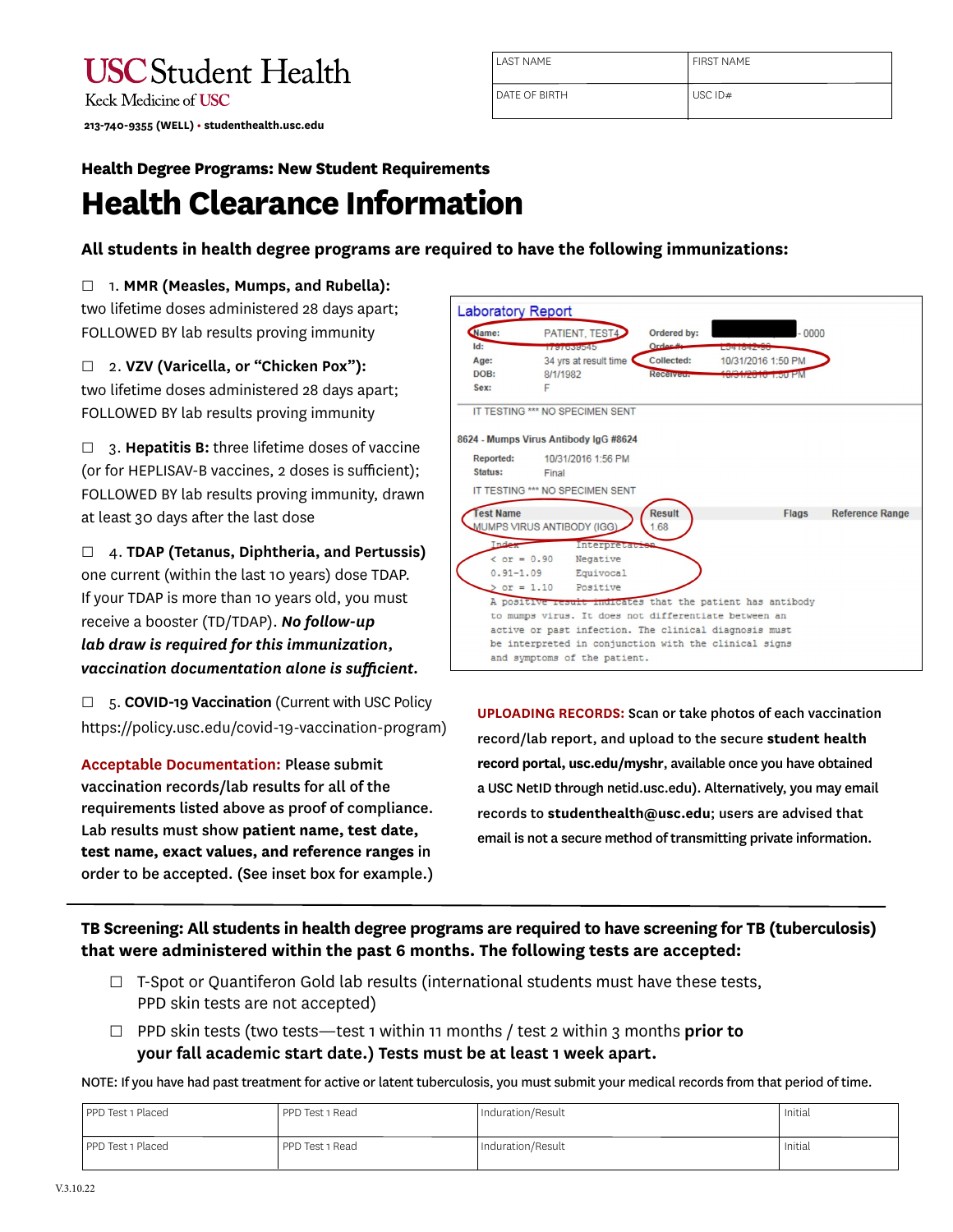# **USC** Student Health

Keck Medicine of USC

| <b>Last Name:</b>                                                                                 |  |                              |                   | <b>First Name:</b>                                                                                         |               |  |
|---------------------------------------------------------------------------------------------------|--|------------------------------|-------------------|------------------------------------------------------------------------------------------------------------|---------------|--|
| DOB:                                                                                              |  | <b>USC Student ID:</b>       |                   |                                                                                                            |               |  |
| <b>Academic Program:</b>                                                                          |  | Anticipated Graduation Year: |                   |                                                                                                            |               |  |
| <b>Cell Phone:</b>                                                                                |  |                              | <b>USC Email:</b> |                                                                                                            |               |  |
|                                                                                                   |  |                              |                   |                                                                                                            |               |  |
| F. PHYSICAL EXAM: To be performed by an M.D., P.A., N.P., or D.O.                                 |  |                              |                   |                                                                                                            |               |  |
| VITALS: B/P: _________ Height ________ Weight ________ Pulse ________ Rep. _______ Temp. ________ |  |                              |                   |                                                                                                            |               |  |
| Please check box if patient is within normal limits.                                              |  |                              |                   | If patient is not within normal limits, please include<br>a detailed description of any abnormal findings. |               |  |
| <b>GENERAL</b>                                                                                    |  | $\square$ WNL                |                   |                                                                                                            |               |  |
| <b>HEENT</b>                                                                                      |  | $\square$ WNL                |                   |                                                                                                            |               |  |
| <b>CHEST/LUNGS</b>                                                                                |  | $\square$ WNL                |                   |                                                                                                            |               |  |
| <b>CARDIOVASCULAR</b>                                                                             |  | $\square$ WNL                |                   |                                                                                                            |               |  |
| <b>ABDOMEN</b>                                                                                    |  | $\square$ WNL                |                   |                                                                                                            |               |  |
| <b>MUSCULOSKELETAL</b>                                                                            |  | $\square$ WNL                |                   |                                                                                                            |               |  |
| <b>SKIN</b>                                                                                       |  | $\square$ WNL                |                   |                                                                                                            |               |  |
| <b>NEUROLOGIC</b>                                                                                 |  | $\square$ WNL                |                   |                                                                                                            |               |  |
| <b>MENTAL STATUS</b>                                                                              |  | $\square$ WNL                |                   |                                                                                                            |               |  |
| Any restrictions on physical activity?                                                            |  |                              |                   |                                                                                                            |               |  |
| $\Box$ Yes<br>$\square$ No                                                                        |  |                              |                   |                                                                                                            |               |  |
| Any recommendations for medical care?                                                             |  |                              |                   |                                                                                                            |               |  |
| $\Box$ Yes<br>$\square$ No                                                                        |  |                              |                   |                                                                                                            |               |  |
| (Explain any restrictions and recommendations)                                                    |  |                              |                   |                                                                                                            |               |  |
|                                                                                                   |  |                              |                   |                                                                                                            | Provider Name |  |
|                                                                                                   |  |                              |                   |                                                                                                            |               |  |
|                                                                                                   |  |                              |                   |                                                                                                            |               |  |